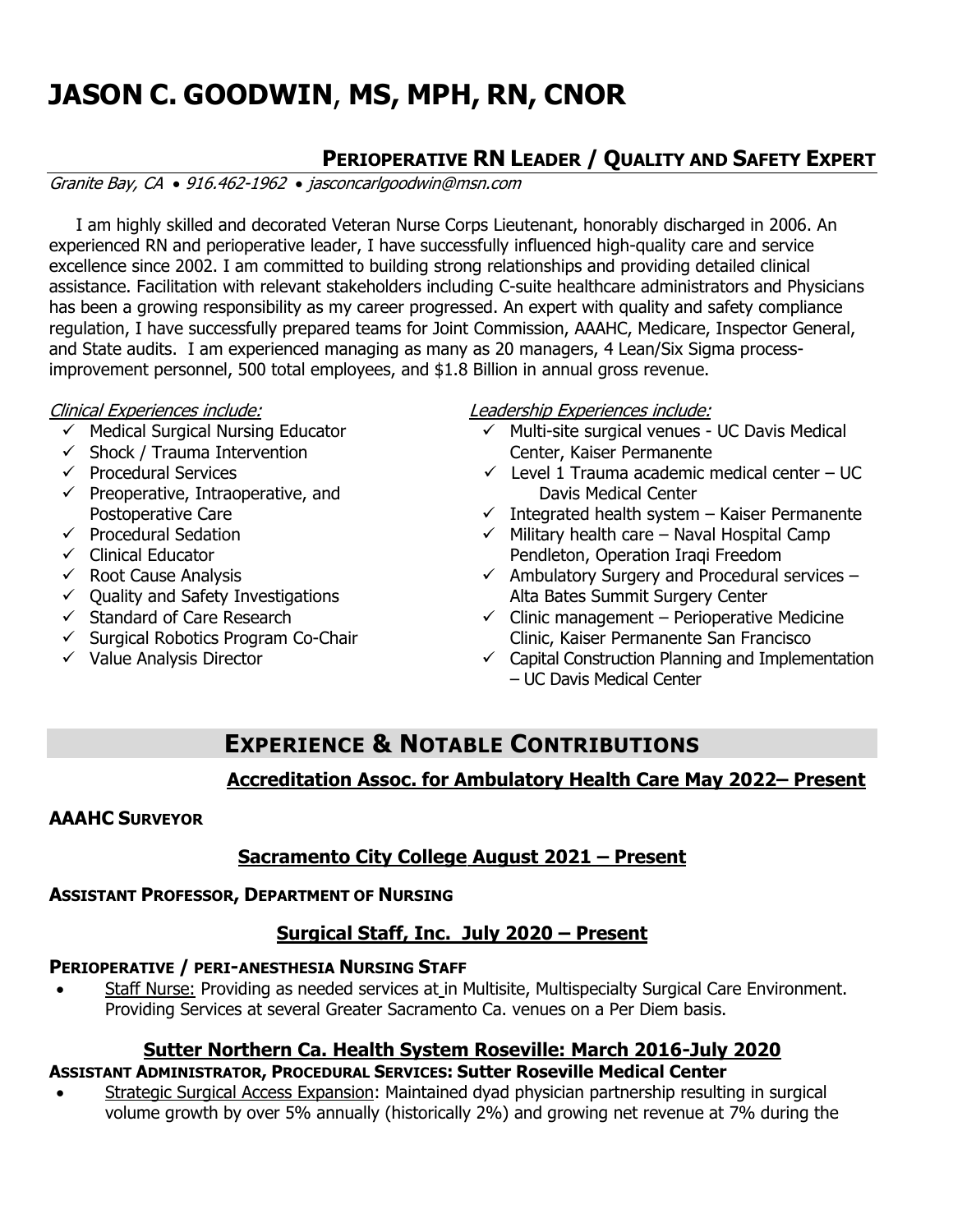same period. This was accomplished with optimization of staffing, block schedule management best practices, and surgeon recruitment and engagement.

- Creating Perioperative Predictive Analytics Program: Initiated monthly data driven reports tracking preoperative chart readiness, surgeon readiness with specific provider data, cancellations by reason, and overall length of stay by ASA class.
- Improved Sterile Processing / Supply Chain Systems: Led a coalition of key stakeholders to improve OR readiness, supply chain accuracy, and sterile processing quality and safety. The initiative was called the "OR Supply Chain Transformation." This project resulted in a substantial reduction in excess supply returns, more accurate procedure cards, tray readiness and visibility, reduced loss and waste, and a quality oversight infrastructure in sterile processing. As of Mar 2020, the project had saved 5% in supply expenses compared to FY2019.

# **CONSULTING DIRECTOR, VALUE ANALYSIS AND CLINICAL ENGAGEMENT: Sutter System Shared Services**

• Providing Executive Level Leadership to Perioperative, Cardiac Catheterization, and Interventional Radiology services.

# **UC Davis Medical Center** • **Sacramento, CA** • **November 2013-March 2016**

#### **PERIOPERATIVE SERVICES NURSING DIRECTOR**

- Large Academic Hospital System Management Oversight: Responsible for 3 surgical venues, 11 cost centers, and 7 direct reports, totaling 600 division FTEs.
- Budget and Revenue Stewardship: Steward for a perioperative division driving \$1.8 Billion in annual billed revenue with a 110-million-dollar operating expense budget. Successfully managed UC Davis' FY 2017 budget resulting a 1% positive variance. Accomplished a 19% reduction in total division overtime for the most recent fiscal quarter, resulting in a savings of over \$225,000 in operational expenses.
- Turnover Time Improvement: Managed a team that reduced turnover times from 62 minutes to 35 minutes at a 600 bed Academic, Level I trauma center.
- **Lean / Six Sigma Improvement Projects: Sponsored initiatives for supply chain reorganization, visual** board management, improving OR efficiency metrics, sterile processing quality and oversight improvement, and organization wide cascading goal implementation.
- Magnet Hospital Cultural Achievement: Maintained a culture of achievement at a U.S. News "Top 50 hospitals in the US" facility while exceeding Magnet status hospital targets.
- Safety and Learning Culture: Fostered a 6% increase in Safety Culture survey results in 2016 compared to the previous survey, while simultaneously increasing the staff response rate by 50%.
- Talent Development: Obtained the highest percentage of Board-Certified Nurses at the UC Davis Medical Center; our operating room program helped over 73 nurses obtain their CNOR certification in 2015 -2016; a 25% certification rate. Administered the largest OR training program on the west coast, training an average of 20 RNs per year, with a 95% retention rate at 3 years.

# **Kaiser Permanente 2008-2013**

# **KAISER ROSEVILLE, PERIOPERATIVE SERVICES DIRECTOR 2011-2013**

• Management Oversight: Responsible for 22 total Operating Rooms at 3 venues including an inpatient operating room, ambulatory surgery center and eye center. Also directed operations in sterile processing, PACU, PREOP, Perioperative Medicine Clinic, and GI procedures. Reporting structure included 6 direct reports and 250 FTEs.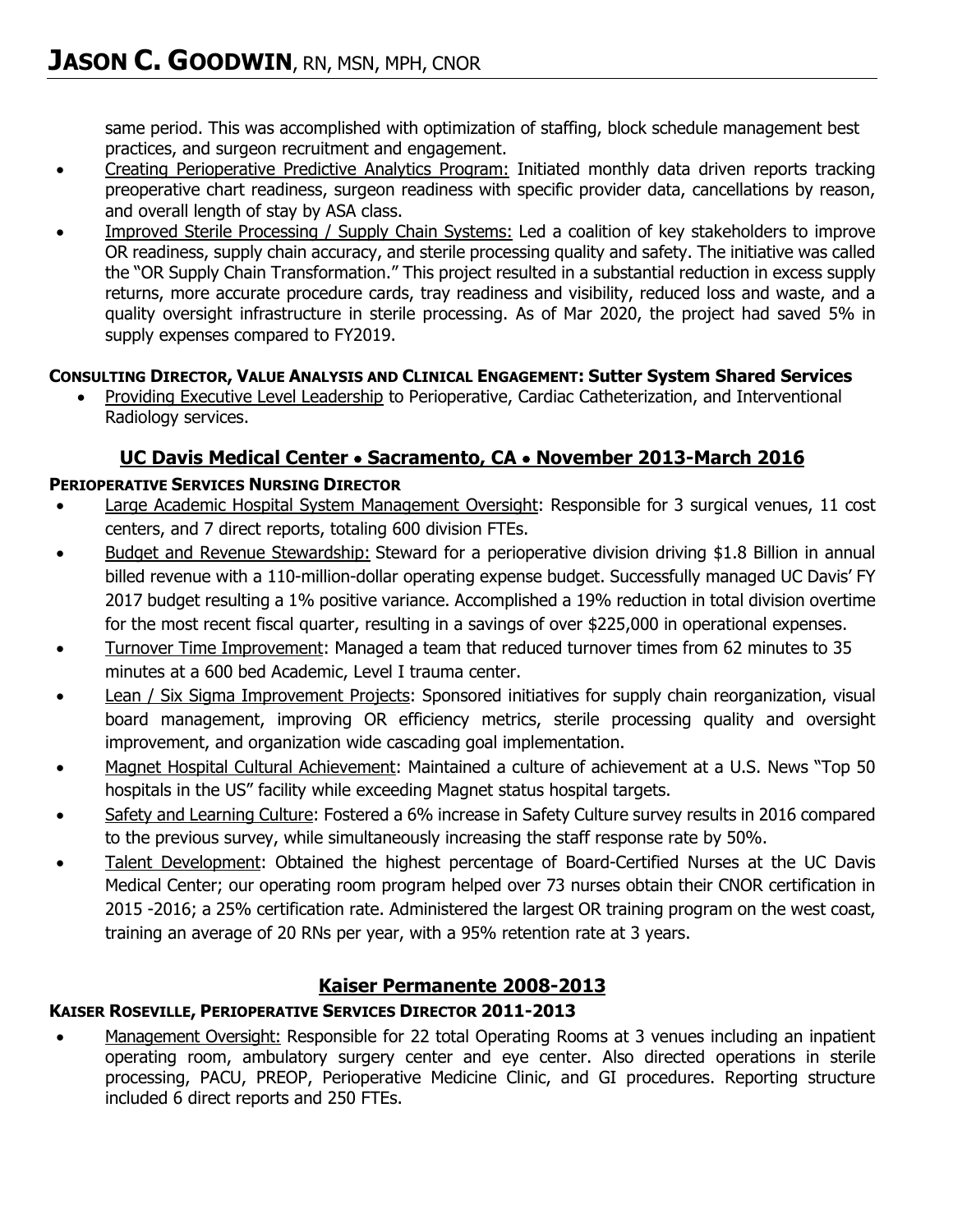- Innovative Perioperative Solutions: Developed an electronic "Better Book" glitch capture process in the OR that expedited systematic corrections of small process defects in daily staff work. This system gave immediate status feedback to reporting staff. Product was eventually used as a best practice throughout 20 Kaiser Permanente regional operating rooms.
- Perioperative Benchmarking: Benchmark results under my leadership in San Francisco and Roseville were stellar. All Perioperative departments exceeded industry benchmarks, including 60 minute PACU length of stay, 30 minute OR turnovers, 1% Immediate Use Sterilization rate (IUSS), and 85% on time surgery starts.

#### **KAISER SAN FRANCISCO, OR MANAGER 2010-2011**

- Management Oversight: Responsible for 12 total operating rooms including an inpatient operating room, inpatient cardiovascular operating room, hybrid interventional suite, and ambulatory surgery unit. Reporting structure included 4 direct reports and 100 FTEs.
- Breaking Isolated Department Communications: Worked to cross influence PACU, OR, and SPD using collaborative staff training, combined messaging, and visibility with staff.
- Visual Management Progress: Instituted a visual board management system using Six Sigma / Lean strategies in our departments to create awareness of problems, encourage front line solutions, and celebrate successes; a best practice used in many of the preeminent highly reliable organizations.
- Perioperative Efficiency: Perioperative departments exceeded industry benchmarks, including Day of surgery cancellation rate  $<$  1%, 60 minute PACU length of stay, and  $<$  1% OR Postop delays.

#### KAISER SAN FRANCISCO, POST ANESTHESIA CARE / SAME DAY SURGERY / ENDOSCOPY MANAGER 2008-2009

- Management Oversight: Provided front line management presence in a complex series of Post Anesthesia arenas including OR, Endoscopy, Pain Procedures, Interventional Radiology, Cath Lab, and Pulmonology. Reporting structure included 2 direct reports and 50 FTEs.
- Preoperative Clinic Model Innovation: Co-initiated the prototype for a future Kaiser Permanente perioperative medicine clinic regional model for 20 hospitals. This model used Nurse Practitioners and RNs to prep all aspects of the patient record prior to day of surgery.
- Best Practice Leadership: Championed our Highly Reliable Surgical Team (HRST) steering committee.
- Clinical and Staffing Oversight: Created well balanced staffing plans to vary with surgical demands, while maintaining a regulatory friendly clinical environment.

# **The Surgery Center at Alta Bates Summit** • **Oakland, CA** • **2006-2008**

#### **PERIANESTHESIA, ENDOSCOPY, PAIN PROCEDURES MANAGER**

Consistently provided high-quality nursing care across all channels in order to bolster healthcare and facilitate health plan creation. Managed post-anesthesia care unit and optimized internal productivity.

# **Mira Costa College LVN Program** • **Oceanside, CA** • **2005-2006**

# **Associate Faculty, Pharmacology and Body Systems, Online Curriculum**

-Taught part time online courses using blackboard platform.

# **Nurse Corps Officer, US Naval Service 1995-2006**

# **Medical Surgical RN / Education Officer**• **Camp Pendleton Naval Hospital** • **2002-2003, 2004-2006**

Received Navy / Marine Corps Achievement medal for managing the training records of 26 personnel and achieving over 800 continuing education units (CEUs) during my tenure.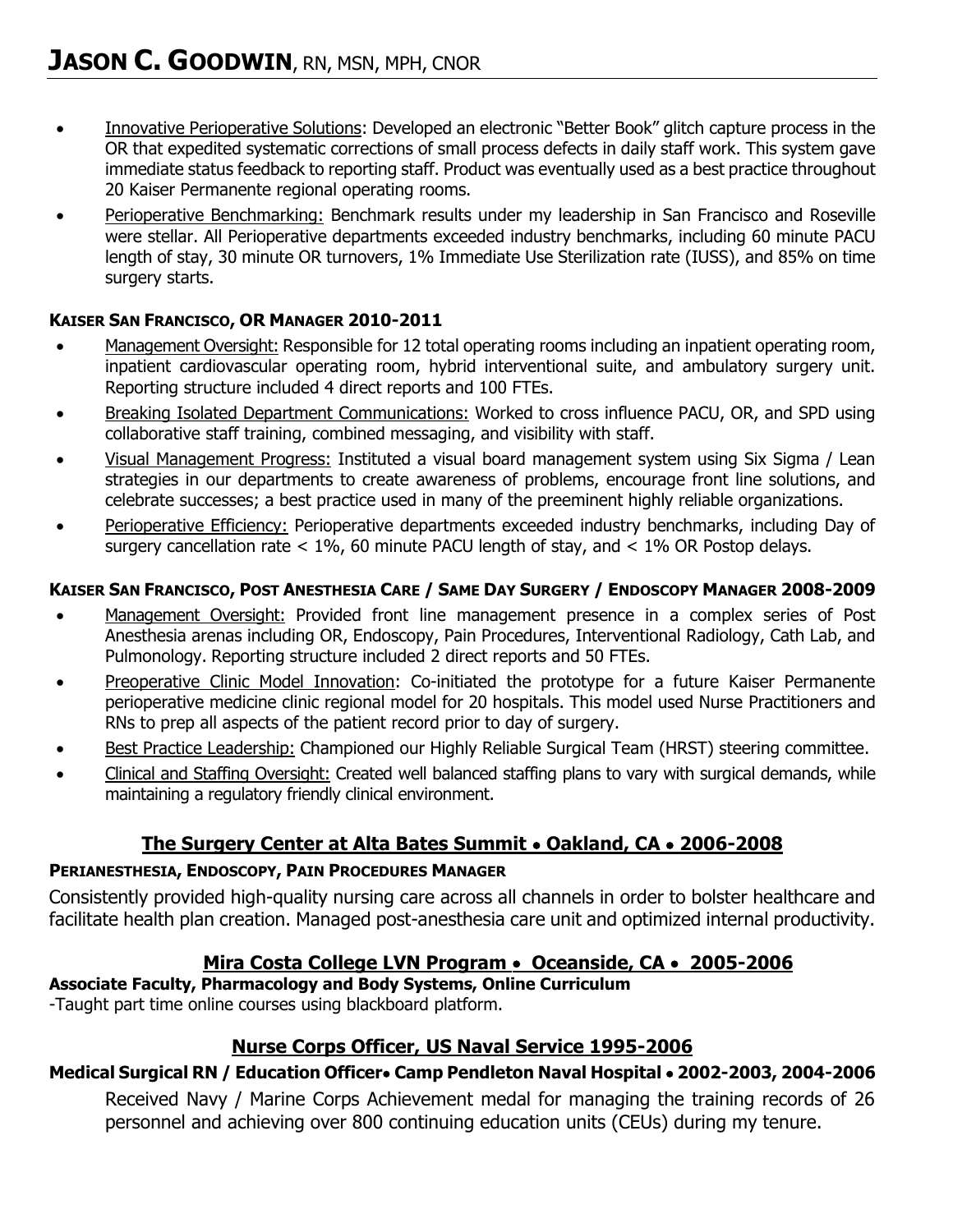#### **Trauma OR Staff RN / Education Officer-Iraqi Deployment: Operation Iraqi Freedom** • **2003 – 2004**

Deployed with 1<sup>st</sup> Medical Battalion, Charlie Surgical Company, Forward Resuscitative Surgical Suite (FRSS) units. Performed primary surgical trauma care on the forward edge of the Iraqi war battle area. Surgical and Recovery Care Nurse on life saving surgeries for wounded Marines and Enemy Prisoners of War. Received Navy / Marine Corps Achievement medal for 1) Developing and presenting a curriculum for shock trauma care in the forward edge of battle (FOB). 2) Presenting and managing the education of 84 Doctors, Nurses, and Corpsman (Medics) during the 9-month deployment.

# **MIDSHIPMAN: Reserve Officer Training Unit** • **University of Southern Ca 1997-2002**

# **RADIOMAN / DATA PROCESSING TECHNICIAN** • **U.S.S. Blueridge** • **Yokosuka, Japan** • **1995-1997**

# **OTHER EXPERIENCE / PROFESSIONAL ACCOMPLISHMENTS**

- 2 Naval Achievement Medals
- Presidential Unit Citation, Iraqi Campaign Medal Operation Iraqi Freedom
- 2008 Featured Speaker at 2007 ASPAN Conference | Anaheim, CA
- 2010 Kaiser Permanente Leader Recognition Supplemental Bonus Award
- 2013 IHI Pt. Safety Executive Program Inst. for Healthcare Improvement, Boston, MA
- 2021 Featured Speaker at National Conference of OR Business Managers o <https://screencast-o-matic.com/watch/crXrczVIU0Y>
- 2021 Featured Speaker at National Conference of the American Association of Operating Room Nurses (AORN)
- 2021 Featured Speaker at the Pyrotec Beyond Clean Clinical Conference
	- o <https://screencast-o-matic.com/watch/crXvf0VILh7>
	- o [http://traffic.libsyn.com/firstcase/FC\\_Ep2\\_6.mp3](http://traffic.libsyn.com/firstcase/FC_Ep2_6.mp3)
- 2021 2 Appearances on the Beyond Clean / First Case podcast
	- o [https://podcasts.apple.com/us/podcast/the-numbers-dont-lie-using-predictive](https://podcasts.apple.com/us/podcast/the-numbers-dont-lie-using-predictive-analytics-in/id1546884788?i=1000550293491)[analytics-in/id1546884788?i=1000550293491](https://podcasts.apple.com/us/podcast/the-numbers-dont-lie-using-predictive-analytics-in/id1546884788?i=1000550293491)
	- o [http://traffic.libsyn.com/firstcase/FC\\_Ep3\\_3.mp3](http://traffic.libsyn.com/firstcase/FC_Ep3_3.mp3)

# EDUCATION AND TRAINING

# **Registered Nurse CA BRN # 610577**

#### **Masters in Public health and Masters of Science in Nursing** UNIVERSITY OF MASS. AMHERST | 2009

**Bachelor of Science in Nursing**

UNIVERSITY OF SOUTHERN CALIFORNIA | 2001

Certified OR Nurse (**CNOR)** 2016 – Present